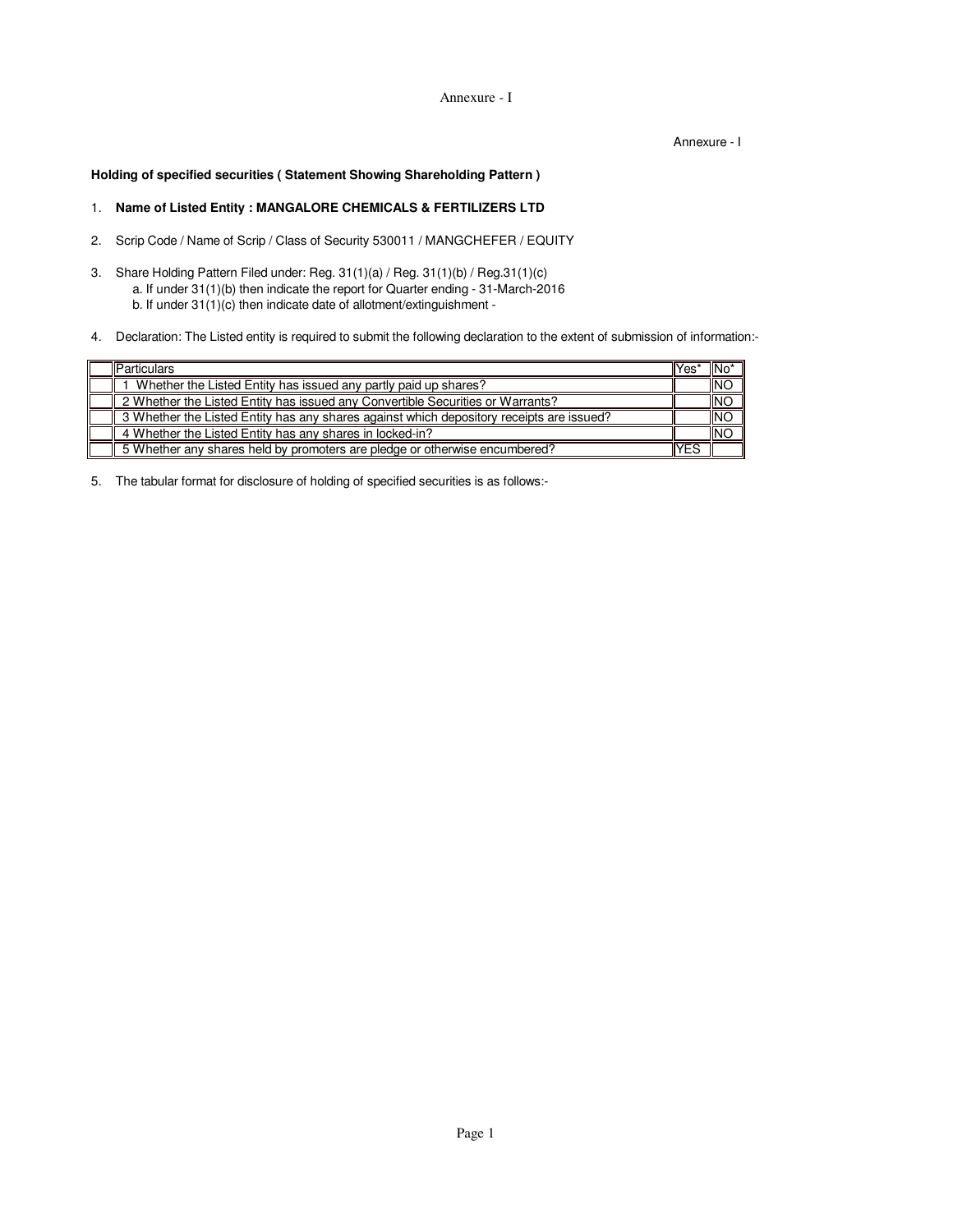| o<br>σı |  |
|---------|--|
|         |  |

**Table I - Summary Statement holding of specified securities**

| Cate            | Category of           | Nos. of  | No. of          | No. of       | No. of       | Total nos.  | Share-       | Number of Voting Rights |                  |                       |           | No. of                   | Shareholding                | Number of |          | Number of Shares  |            | Number of      |
|-----------------|-----------------------|----------|-----------------|--------------|--------------|-------------|--------------|-------------------------|------------------|-----------------------|-----------|--------------------------|-----------------------------|-----------|----------|-------------------|------------|----------------|
| gory            | Shareholder           | Share-   | fully paid      | Partly       | shares       | shares held | holding as   |                         |                  | held in each class of |           | Shares                   | as a $%$                    | Locked in |          | pledged or        |            | equity         |
| (1)             | (II)                  | holders  | <b>up</b>       | paid-up      | underlying   | $(VII) =$   | a % of total |                         |                  | securities            |           | Underlying               | assuming                    | shares    |          | otherwise         |            | shares held in |
|                 |                       | (III)    | equity          | equity       | Depository   | $(IV)+(V)$  | no.          |                         |                  | (IX)                  |           |                          | Outstanding full conversion | (XII)     |          | encumbered (XIII) |            | dematerialized |
|                 |                       |          | shares          | shares       | Receipts     | (VI)        | of shares    |                         |                  |                       |           | convertible              |                             |           |          |                   | form (XIV) |                |
|                 |                       |          | held            | held         | (VI)         |             | (calculated  |                         |                  |                       |           | securities<br>securities |                             |           |          |                   |            |                |
|                 |                       |          | (IV)            | (V)          |              |             | as           | No of Voting            |                  |                       | Total as  | (including               | (as a                       | No.       | As a %   | No.               | As a %     |                |
|                 |                       |          |                 |              |              |             | per SCRR,    |                         | a % of<br>Rights |                       |           | Warrants)                | percentage                  | (a)       | of total | (a)               | of total   |                |
|                 |                       |          |                 |              |              |             | 1957)        | Class                   | Class            | Total                 | $(A+B+C)$ | (X)                      | of diluted                  |           | Shares   |                   | Shares     |                |
|                 |                       |          |                 |              |              |             | (VIII) As a  | eg: X                   | eg: Y            |                       |           |                          | share                       |           | held     |                   | held (b)   |                |
|                 |                       |          |                 |              |              |             | $%$ of       |                         |                  |                       |           |                          | capital)                    |           | (b)      |                   |            |                |
|                 |                       |          |                 |              |              |             | $(A+B+C2)$   |                         |                  |                       |           |                          | $(XI) = (VII) + (X)$        |           |          |                   |            |                |
|                 |                       |          |                 |              |              |             |              |                         |                  |                       |           |                          | As a % of                   |           |          |                   |            |                |
|                 |                       |          |                 |              |              |             |              |                         |                  |                       |           |                          | $(A+B+C2)$                  |           |          |                   |            |                |
|                 | <b>PROMOTER &amp;</b> |          |                 |              |              |             |              |                         |                  |                       |           |                          |                             |           |          |                   |            |                |
|                 | <b>PROMOTER</b>       |          |                 |              |              |             |              |                         |                  |                       |           |                          |                             |           |          |                   |            |                |
| A.              | <b>GROUP</b>          |          | 88886107        | $\mathbf{0}$ | O            | 88886107    | 75.00        | 88886107                | 0                | 88886107              | 75.00     |                          | 0                           | 0         |          | 0 47533521        | 53.48      | 88886107       |
| B.              | <b>PUBLIC</b>         | 57514    | 29629043        | $\Omega$     |              | 29629043    | 25.00        | 29629043                |                  | 29629043              | 25.00     |                          |                             |           |          |                   |            | 23748588       |
|                 | <b>NON PROMOTER-</b>  |          |                 |              |              |             |              |                         |                  |                       |           |                          |                             |           |          |                   |            |                |
| C.              | <b>NON PUBLIC</b>     | $\Omega$ | 0               | $\Omega$     |              |             |              |                         | n                | $\mathbf{0}$          |           |                          | 0                           | n         |          |                   |            |                |
|                 | <b>SHARES</b>         |          |                 |              |              |             |              |                         |                  |                       |           |                          |                             |           |          |                   |            |                |
| IC1.            | <b>UNDERLYING DRS</b> | 0.       | 0               | 0            |              |             | ΩI           |                         | O                | $\mathbf{0}$          | 0         |                          | 0                           | $\Omega$  |          |                   | n          | $\Omega$       |
|                 | <b>SHARES HELD BY</b> |          |                 |              |              |             |              |                         |                  |                       |           |                          |                             |           |          |                   |            |                |
|                 | <b>EMPLOYEE</b>       |          |                 |              |              |             |              |                         |                  |                       |           |                          |                             |           |          |                   |            |                |
| IC <sub>2</sub> | <b>TRUSTS</b>         |          |                 | 0            |              |             |              |                         |                  | $\mathbf{0}$          |           |                          | 0                           | 01        |          |                   |            |                |
|                 | Total                 |          | 57518 118515150 | $\mathbf{0}$ | $\mathbf{0}$ | 118515150   | 100.00       | 118515150               |                  | 0 118515150           | 100.00    | 0                        | 0                           | 0         |          | 0 47533521        | 40.11      | 112634695      |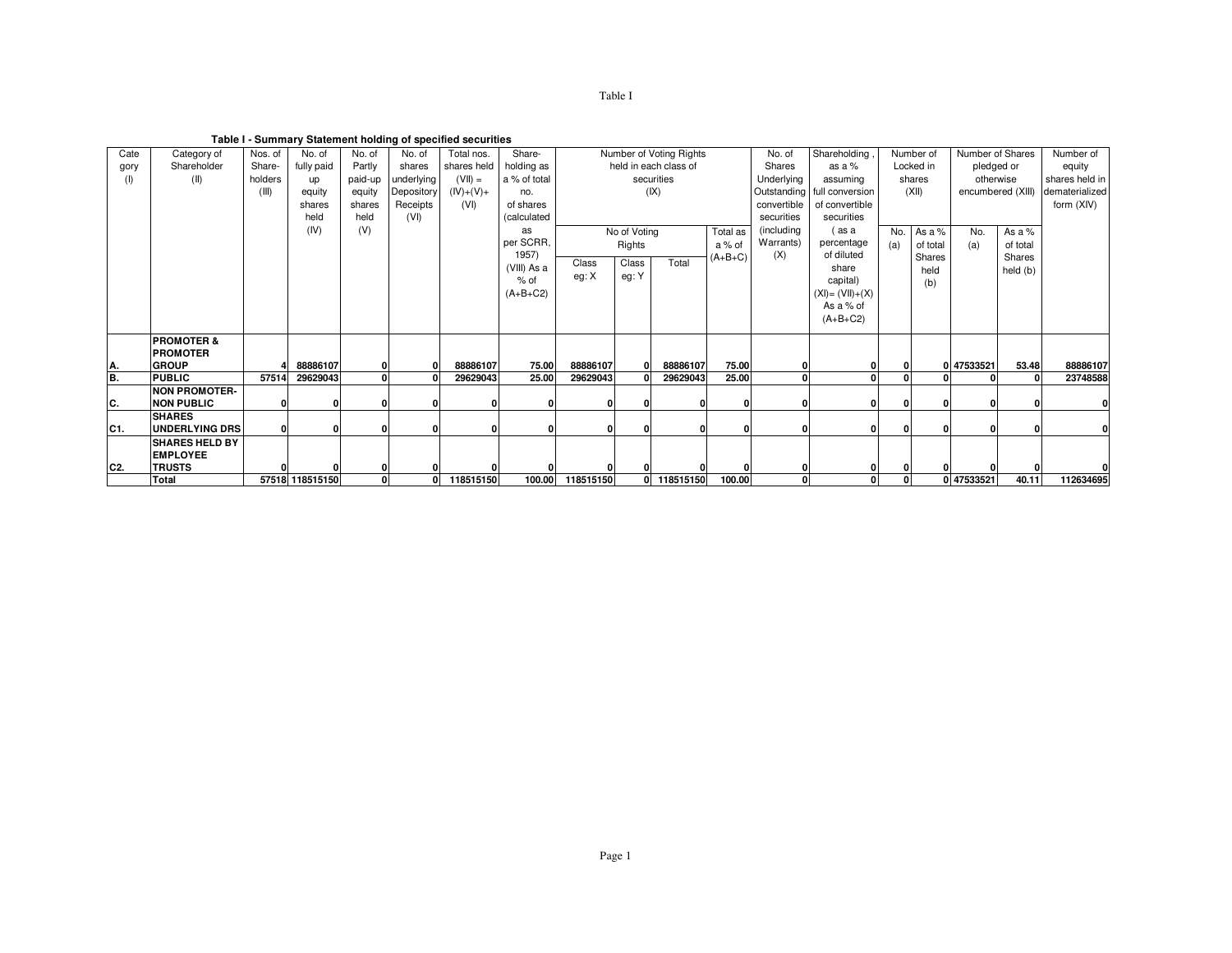| PAN<br>Share-Table II Number of Voting Rights<br>Category & Name<br>No. of<br>No. of<br>Partly<br>No. of<br>Total nos.<br>No. of<br>Shareholding<br>Number of<br>Number of Shares<br>Number of<br>of the Shareholders<br>Share-<br>shares held<br>holding %<br>held in each class of<br>(II)<br>fully paid<br>paid-up<br>shares<br>Shares<br>as a %<br>Locked in<br>pledged or<br>equity<br>$(VII =$<br>calculated<br>holder<br>underlying<br>securities<br>Underlying<br>shares held in<br>(I)<br>equity<br>assuming<br>shares<br>otherwise<br>up<br>$IV + V + VI$<br>(III)<br>equity<br>shares<br>Depository<br>(IX)<br>Out-<br>(XII)<br>encumbered (XIII)<br>dematerialized<br>as<br>full conversion<br>per SCRR,<br>held<br>Receipts<br>of convertible<br>form (XIV)<br>shares<br>standing<br>held<br>(V)<br>(VI)<br>1957<br>convertible<br>securities<br>No of Voting Rights<br>Total as<br>No.<br>As a %<br>No. $(a)$<br>As a %<br>As a % of<br>(IV)<br>securities<br>(as a<br>Class<br>Total<br>a % of<br>(a)<br>of total<br>of total<br>Class<br>$(A+B+C2)$<br>(including<br>percentage<br>X<br>Υ<br>Total<br>Shares<br>Shares<br>(VIII)<br>Warrants) of diluted share<br>Voting<br>held<br>held<br>(X)<br>capital)<br>rights<br>(b)<br>(b)<br>$(XI) = (VII) + (X)$<br>as a % of<br>$A+B+C2$<br><b>INDIAN</b><br>Individuals/Hindu<br>undivided<br>Family<br>$\mathbf{0}$<br>$\mathbf 0$<br>$\mathbf{0}$<br>0<br>0<br>0<br>0<br>0<br>$\mathbf{0}$<br>0<br>O<br>n<br>$\mathbf{0}$<br>0<br>а.<br>0<br>ŋ<br>Central Government/<br><b>State Government(s)</b><br><b>n</b><br>$\Omega$<br>$\mathbf{0}$<br>$\mathbf{0}$<br>$\Omega$<br>0.<br>$\Omega$<br>$\Omega$<br>$\Omega$<br>$\Omega$<br>$\mathbf{0}$<br>U<br>U<br>U<br>$\Omega$<br>$\Omega$<br>b.<br>Financial Institutions/<br>$\mathbf{0}$<br>$\mathbf{0}$<br><b>Banks</b><br>O<br>$\Omega$<br>$\mathbf{0}$<br>$\Omega$<br>$\Omega$<br>c.<br>n<br>O<br>$\Omega$<br>n<br>$\Omega$<br>d.<br><b>ANY OTHER(specify)</b><br>88886107<br>47533521<br>$\mathbf 0$<br>88886107<br>75.00<br>88886107<br>0 88886107<br>75.00<br>$\mathbf{0}$<br>53.48<br>88886107<br><b>Bodies Corporate</b><br>o١<br>$\mathbf{0}$<br>O<br>$\mathbf{0}$<br>Names:<br>ZUARI FERTILISERS AND<br>AAACZ3961E<br>CHEMICALS LIMITED<br>62843211<br>62843211<br>62843211<br>62843211<br>53.03<br>42779640<br>68.07<br>62843211<br>53.03<br>UNITED BREWERIES<br>(HOLDINGS)<br>AAACU2307D<br>4753881<br>LIMITED<br>17836068<br>17836068<br>15.05<br>17836068<br>17836068<br>15.05<br>26.65<br>17836068<br>$\Omega$<br>n<br>$\Omega$<br>MCDOWELL HOLDINGS<br>LIMITED<br>AAECM1162E<br>5826828<br>5826828<br>4.91<br>5826828<br>5826828<br>4.91<br>0.00<br>5826828<br>$\Omega$<br>KINGFISHER FINVEST<br>AABCV9224B<br><b>INDIA LTD</b><br>2380000<br>2.01<br>2380000<br>2380000<br>2.01<br>2380000<br>2380000<br>$\Omega$<br>0.00<br>$\Omega$<br>88886107<br>88886107<br>75.00<br>88886107<br>0 88886107<br>75.00<br>47533521<br>53.48<br>88886107<br>Sub-Total (A)(1)<br>$\mathbf{0}$<br>$\mathbf 0$<br>0<br>$\mathbf{0}$<br>$\mathbf{0}$<br>0<br><b>FOREIGN</b><br>Individuals (Non-<br>Resident Individuals/<br>Foreign Individuals)<br>0<br>$\Omega$<br>$\Omega$<br>0<br>O<br>$\Omega$<br>$\mathbf{0}$<br>0<br>O<br>O<br>$\bf{0}$<br>0<br>0<br>а.<br>$\mathbf{0}$<br>$\mathbf{0}$<br>$\mathbf 0$<br>$\mathbf 0$<br>$\mathbf 0$<br>Government<br>$\mathbf 0$<br>0<br>0<br>$\mathbf{0}$<br>$\mathbf{0}$<br>$\mathbf{0}$<br>$\mathbf{0}$<br>0<br>$\mathbf{0}$<br>$\mathbf{0}$<br>$\mathbf 0$<br>$\mathbf{0}$<br>b.<br>$\mathbf{0}$<br>$\mathbf 0$<br>$\mathbf{0}$<br>$\mathbf 0$<br>$\mathbf{0}$<br>$\mathbf 0$<br>$\mathbf 0$<br>$\mathbf 0$<br>$\mathbf{0}$<br>$\mathbf{0}$<br>$\mathbf{0}$<br>$\mathbf{0}$<br>$\mathbf{0}$<br>$\Omega$<br>0<br>с.<br>Institutions<br>$\Omega$<br>O<br>$\mathbf 0$<br>d.<br>Foreign Portfolio Investor<br>$\mathbf{0}$<br>$\mathbf{0}$<br>$\mathbf{0}$<br><sub>0</sub><br>$\mathbf 0$<br>$\Omega$<br>$\mathbf{0}$<br>$\Omega$<br>$\Omega$<br>$\mathbf{0}$<br>$\Omega$<br>$\mathbf{0}$<br>n١<br>$\mathbf{0}$<br><sup>0</sup><br>n<br>f.<br><b>ANY OTHER</b><br>Sub-Total (A)(2)<br>$\mathbf{0}$<br>$\mathbf{0}$<br>$\Omega$<br>0<br>$\Omega$<br>$\mathbf{0}$<br>$\Omega$<br>$\mathbf{0}$<br>$\Omega$<br>$\mathbf{0}$<br>$\mathbf{0}$<br>0<br>0l<br>$\Omega$<br>$\mathbf{0}$<br>0<br>O<br><b>Total Shareholding of</b><br>Promoter |    | Table II - Statement showing shareholding pattern of the Promoter and Promoter Group |  |  |  |  |  |  |  |  |  |  |  |  |
|------------------------------------------------------------------------------------------------------------------------------------------------------------------------------------------------------------------------------------------------------------------------------------------------------------------------------------------------------------------------------------------------------------------------------------------------------------------------------------------------------------------------------------------------------------------------------------------------------------------------------------------------------------------------------------------------------------------------------------------------------------------------------------------------------------------------------------------------------------------------------------------------------------------------------------------------------------------------------------------------------------------------------------------------------------------------------------------------------------------------------------------------------------------------------------------------------------------------------------------------------------------------------------------------------------------------------------------------------------------------------------------------------------------------------------------------------------------------------------------------------------------------------------------------------------------------------------------------------------------------------------------------------------------------------------------------------------------------------------------------------------------------------------------------------------------------------------------------------------------------------------------------------------------------------------------------------------------------------------------------------------------------------------------------------------------------------------------------------------------------------------------------------------------------------------------------------------------------------------------------------------------------------------------------------------------------------------------------------------------------------------------------------------------------------------------------------------------------------------------------------------------------------------------------------------------------------------------------------------------------------------------------------------------------------------------------------------------------------------------------------------------------------------------------------------------------------------------------------------------------------------------------------------------------------------------------------------------------------------------------------------------------------------------------------------------------------------------------------------------------------------------------------------------------------------------------------------------------------------------------------------------------------------------------------------------------------------------------------------------------------------------------------------------------------------------------------------------------------------------------------------------------------------------------------------------------------------------------------------------------------------------------------------------------------------------------------------------------------------------------------------------------------------------------------------------------------------------------------------------------------------------------------------------------------------------------------------------------------------------------------------------------------------------------------------------------------------------------------------------------------------------------------------------------------------------------------------------------------------------------------------------------------------------------------------------------------------------------------------------------------------------|----|--------------------------------------------------------------------------------------|--|--|--|--|--|--|--|--|--|--|--|--|
|                                                                                                                                                                                                                                                                                                                                                                                                                                                                                                                                                                                                                                                                                                                                                                                                                                                                                                                                                                                                                                                                                                                                                                                                                                                                                                                                                                                                                                                                                                                                                                                                                                                                                                                                                                                                                                                                                                                                                                                                                                                                                                                                                                                                                                                                                                                                                                                                                                                                                                                                                                                                                                                                                                                                                                                                                                                                                                                                                                                                                                                                                                                                                                                                                                                                                                                                                                                                                                                                                                                                                                                                                                                                                                                                                                                                                                                                                                                                                                                                                                                                                                                                                                                                                                                                                                                                                                                          |    |                                                                                      |  |  |  |  |  |  |  |  |  |  |  |  |
|                                                                                                                                                                                                                                                                                                                                                                                                                                                                                                                                                                                                                                                                                                                                                                                                                                                                                                                                                                                                                                                                                                                                                                                                                                                                                                                                                                                                                                                                                                                                                                                                                                                                                                                                                                                                                                                                                                                                                                                                                                                                                                                                                                                                                                                                                                                                                                                                                                                                                                                                                                                                                                                                                                                                                                                                                                                                                                                                                                                                                                                                                                                                                                                                                                                                                                                                                                                                                                                                                                                                                                                                                                                                                                                                                                                                                                                                                                                                                                                                                                                                                                                                                                                                                                                                                                                                                                                          |    |                                                                                      |  |  |  |  |  |  |  |  |  |  |  |  |
|                                                                                                                                                                                                                                                                                                                                                                                                                                                                                                                                                                                                                                                                                                                                                                                                                                                                                                                                                                                                                                                                                                                                                                                                                                                                                                                                                                                                                                                                                                                                                                                                                                                                                                                                                                                                                                                                                                                                                                                                                                                                                                                                                                                                                                                                                                                                                                                                                                                                                                                                                                                                                                                                                                                                                                                                                                                                                                                                                                                                                                                                                                                                                                                                                                                                                                                                                                                                                                                                                                                                                                                                                                                                                                                                                                                                                                                                                                                                                                                                                                                                                                                                                                                                                                                                                                                                                                                          |    |                                                                                      |  |  |  |  |  |  |  |  |  |  |  |  |
|                                                                                                                                                                                                                                                                                                                                                                                                                                                                                                                                                                                                                                                                                                                                                                                                                                                                                                                                                                                                                                                                                                                                                                                                                                                                                                                                                                                                                                                                                                                                                                                                                                                                                                                                                                                                                                                                                                                                                                                                                                                                                                                                                                                                                                                                                                                                                                                                                                                                                                                                                                                                                                                                                                                                                                                                                                                                                                                                                                                                                                                                                                                                                                                                                                                                                                                                                                                                                                                                                                                                                                                                                                                                                                                                                                                                                                                                                                                                                                                                                                                                                                                                                                                                                                                                                                                                                                                          |    |                                                                                      |  |  |  |  |  |  |  |  |  |  |  |  |
|                                                                                                                                                                                                                                                                                                                                                                                                                                                                                                                                                                                                                                                                                                                                                                                                                                                                                                                                                                                                                                                                                                                                                                                                                                                                                                                                                                                                                                                                                                                                                                                                                                                                                                                                                                                                                                                                                                                                                                                                                                                                                                                                                                                                                                                                                                                                                                                                                                                                                                                                                                                                                                                                                                                                                                                                                                                                                                                                                                                                                                                                                                                                                                                                                                                                                                                                                                                                                                                                                                                                                                                                                                                                                                                                                                                                                                                                                                                                                                                                                                                                                                                                                                                                                                                                                                                                                                                          |    |                                                                                      |  |  |  |  |  |  |  |  |  |  |  |  |
|                                                                                                                                                                                                                                                                                                                                                                                                                                                                                                                                                                                                                                                                                                                                                                                                                                                                                                                                                                                                                                                                                                                                                                                                                                                                                                                                                                                                                                                                                                                                                                                                                                                                                                                                                                                                                                                                                                                                                                                                                                                                                                                                                                                                                                                                                                                                                                                                                                                                                                                                                                                                                                                                                                                                                                                                                                                                                                                                                                                                                                                                                                                                                                                                                                                                                                                                                                                                                                                                                                                                                                                                                                                                                                                                                                                                                                                                                                                                                                                                                                                                                                                                                                                                                                                                                                                                                                                          |    |                                                                                      |  |  |  |  |  |  |  |  |  |  |  |  |
|                                                                                                                                                                                                                                                                                                                                                                                                                                                                                                                                                                                                                                                                                                                                                                                                                                                                                                                                                                                                                                                                                                                                                                                                                                                                                                                                                                                                                                                                                                                                                                                                                                                                                                                                                                                                                                                                                                                                                                                                                                                                                                                                                                                                                                                                                                                                                                                                                                                                                                                                                                                                                                                                                                                                                                                                                                                                                                                                                                                                                                                                                                                                                                                                                                                                                                                                                                                                                                                                                                                                                                                                                                                                                                                                                                                                                                                                                                                                                                                                                                                                                                                                                                                                                                                                                                                                                                                          |    |                                                                                      |  |  |  |  |  |  |  |  |  |  |  |  |
|                                                                                                                                                                                                                                                                                                                                                                                                                                                                                                                                                                                                                                                                                                                                                                                                                                                                                                                                                                                                                                                                                                                                                                                                                                                                                                                                                                                                                                                                                                                                                                                                                                                                                                                                                                                                                                                                                                                                                                                                                                                                                                                                                                                                                                                                                                                                                                                                                                                                                                                                                                                                                                                                                                                                                                                                                                                                                                                                                                                                                                                                                                                                                                                                                                                                                                                                                                                                                                                                                                                                                                                                                                                                                                                                                                                                                                                                                                                                                                                                                                                                                                                                                                                                                                                                                                                                                                                          |    |                                                                                      |  |  |  |  |  |  |  |  |  |  |  |  |
|                                                                                                                                                                                                                                                                                                                                                                                                                                                                                                                                                                                                                                                                                                                                                                                                                                                                                                                                                                                                                                                                                                                                                                                                                                                                                                                                                                                                                                                                                                                                                                                                                                                                                                                                                                                                                                                                                                                                                                                                                                                                                                                                                                                                                                                                                                                                                                                                                                                                                                                                                                                                                                                                                                                                                                                                                                                                                                                                                                                                                                                                                                                                                                                                                                                                                                                                                                                                                                                                                                                                                                                                                                                                                                                                                                                                                                                                                                                                                                                                                                                                                                                                                                                                                                                                                                                                                                                          |    |                                                                                      |  |  |  |  |  |  |  |  |  |  |  |  |
|                                                                                                                                                                                                                                                                                                                                                                                                                                                                                                                                                                                                                                                                                                                                                                                                                                                                                                                                                                                                                                                                                                                                                                                                                                                                                                                                                                                                                                                                                                                                                                                                                                                                                                                                                                                                                                                                                                                                                                                                                                                                                                                                                                                                                                                                                                                                                                                                                                                                                                                                                                                                                                                                                                                                                                                                                                                                                                                                                                                                                                                                                                                                                                                                                                                                                                                                                                                                                                                                                                                                                                                                                                                                                                                                                                                                                                                                                                                                                                                                                                                                                                                                                                                                                                                                                                                                                                                          |    |                                                                                      |  |  |  |  |  |  |  |  |  |  |  |  |
|                                                                                                                                                                                                                                                                                                                                                                                                                                                                                                                                                                                                                                                                                                                                                                                                                                                                                                                                                                                                                                                                                                                                                                                                                                                                                                                                                                                                                                                                                                                                                                                                                                                                                                                                                                                                                                                                                                                                                                                                                                                                                                                                                                                                                                                                                                                                                                                                                                                                                                                                                                                                                                                                                                                                                                                                                                                                                                                                                                                                                                                                                                                                                                                                                                                                                                                                                                                                                                                                                                                                                                                                                                                                                                                                                                                                                                                                                                                                                                                                                                                                                                                                                                                                                                                                                                                                                                                          |    |                                                                                      |  |  |  |  |  |  |  |  |  |  |  |  |
|                                                                                                                                                                                                                                                                                                                                                                                                                                                                                                                                                                                                                                                                                                                                                                                                                                                                                                                                                                                                                                                                                                                                                                                                                                                                                                                                                                                                                                                                                                                                                                                                                                                                                                                                                                                                                                                                                                                                                                                                                                                                                                                                                                                                                                                                                                                                                                                                                                                                                                                                                                                                                                                                                                                                                                                                                                                                                                                                                                                                                                                                                                                                                                                                                                                                                                                                                                                                                                                                                                                                                                                                                                                                                                                                                                                                                                                                                                                                                                                                                                                                                                                                                                                                                                                                                                                                                                                          |    |                                                                                      |  |  |  |  |  |  |  |  |  |  |  |  |
|                                                                                                                                                                                                                                                                                                                                                                                                                                                                                                                                                                                                                                                                                                                                                                                                                                                                                                                                                                                                                                                                                                                                                                                                                                                                                                                                                                                                                                                                                                                                                                                                                                                                                                                                                                                                                                                                                                                                                                                                                                                                                                                                                                                                                                                                                                                                                                                                                                                                                                                                                                                                                                                                                                                                                                                                                                                                                                                                                                                                                                                                                                                                                                                                                                                                                                                                                                                                                                                                                                                                                                                                                                                                                                                                                                                                                                                                                                                                                                                                                                                                                                                                                                                                                                                                                                                                                                                          |    |                                                                                      |  |  |  |  |  |  |  |  |  |  |  |  |
|                                                                                                                                                                                                                                                                                                                                                                                                                                                                                                                                                                                                                                                                                                                                                                                                                                                                                                                                                                                                                                                                                                                                                                                                                                                                                                                                                                                                                                                                                                                                                                                                                                                                                                                                                                                                                                                                                                                                                                                                                                                                                                                                                                                                                                                                                                                                                                                                                                                                                                                                                                                                                                                                                                                                                                                                                                                                                                                                                                                                                                                                                                                                                                                                                                                                                                                                                                                                                                                                                                                                                                                                                                                                                                                                                                                                                                                                                                                                                                                                                                                                                                                                                                                                                                                                                                                                                                                          |    |                                                                                      |  |  |  |  |  |  |  |  |  |  |  |  |
|                                                                                                                                                                                                                                                                                                                                                                                                                                                                                                                                                                                                                                                                                                                                                                                                                                                                                                                                                                                                                                                                                                                                                                                                                                                                                                                                                                                                                                                                                                                                                                                                                                                                                                                                                                                                                                                                                                                                                                                                                                                                                                                                                                                                                                                                                                                                                                                                                                                                                                                                                                                                                                                                                                                                                                                                                                                                                                                                                                                                                                                                                                                                                                                                                                                                                                                                                                                                                                                                                                                                                                                                                                                                                                                                                                                                                                                                                                                                                                                                                                                                                                                                                                                                                                                                                                                                                                                          |    |                                                                                      |  |  |  |  |  |  |  |  |  |  |  |  |
|                                                                                                                                                                                                                                                                                                                                                                                                                                                                                                                                                                                                                                                                                                                                                                                                                                                                                                                                                                                                                                                                                                                                                                                                                                                                                                                                                                                                                                                                                                                                                                                                                                                                                                                                                                                                                                                                                                                                                                                                                                                                                                                                                                                                                                                                                                                                                                                                                                                                                                                                                                                                                                                                                                                                                                                                                                                                                                                                                                                                                                                                                                                                                                                                                                                                                                                                                                                                                                                                                                                                                                                                                                                                                                                                                                                                                                                                                                                                                                                                                                                                                                                                                                                                                                                                                                                                                                                          |    |                                                                                      |  |  |  |  |  |  |  |  |  |  |  |  |
|                                                                                                                                                                                                                                                                                                                                                                                                                                                                                                                                                                                                                                                                                                                                                                                                                                                                                                                                                                                                                                                                                                                                                                                                                                                                                                                                                                                                                                                                                                                                                                                                                                                                                                                                                                                                                                                                                                                                                                                                                                                                                                                                                                                                                                                                                                                                                                                                                                                                                                                                                                                                                                                                                                                                                                                                                                                                                                                                                                                                                                                                                                                                                                                                                                                                                                                                                                                                                                                                                                                                                                                                                                                                                                                                                                                                                                                                                                                                                                                                                                                                                                                                                                                                                                                                                                                                                                                          |    |                                                                                      |  |  |  |  |  |  |  |  |  |  |  |  |
|                                                                                                                                                                                                                                                                                                                                                                                                                                                                                                                                                                                                                                                                                                                                                                                                                                                                                                                                                                                                                                                                                                                                                                                                                                                                                                                                                                                                                                                                                                                                                                                                                                                                                                                                                                                                                                                                                                                                                                                                                                                                                                                                                                                                                                                                                                                                                                                                                                                                                                                                                                                                                                                                                                                                                                                                                                                                                                                                                                                                                                                                                                                                                                                                                                                                                                                                                                                                                                                                                                                                                                                                                                                                                                                                                                                                                                                                                                                                                                                                                                                                                                                                                                                                                                                                                                                                                                                          | 1. |                                                                                      |  |  |  |  |  |  |  |  |  |  |  |  |
|                                                                                                                                                                                                                                                                                                                                                                                                                                                                                                                                                                                                                                                                                                                                                                                                                                                                                                                                                                                                                                                                                                                                                                                                                                                                                                                                                                                                                                                                                                                                                                                                                                                                                                                                                                                                                                                                                                                                                                                                                                                                                                                                                                                                                                                                                                                                                                                                                                                                                                                                                                                                                                                                                                                                                                                                                                                                                                                                                                                                                                                                                                                                                                                                                                                                                                                                                                                                                                                                                                                                                                                                                                                                                                                                                                                                                                                                                                                                                                                                                                                                                                                                                                                                                                                                                                                                                                                          |    |                                                                                      |  |  |  |  |  |  |  |  |  |  |  |  |
|                                                                                                                                                                                                                                                                                                                                                                                                                                                                                                                                                                                                                                                                                                                                                                                                                                                                                                                                                                                                                                                                                                                                                                                                                                                                                                                                                                                                                                                                                                                                                                                                                                                                                                                                                                                                                                                                                                                                                                                                                                                                                                                                                                                                                                                                                                                                                                                                                                                                                                                                                                                                                                                                                                                                                                                                                                                                                                                                                                                                                                                                                                                                                                                                                                                                                                                                                                                                                                                                                                                                                                                                                                                                                                                                                                                                                                                                                                                                                                                                                                                                                                                                                                                                                                                                                                                                                                                          |    |                                                                                      |  |  |  |  |  |  |  |  |  |  |  |  |
|                                                                                                                                                                                                                                                                                                                                                                                                                                                                                                                                                                                                                                                                                                                                                                                                                                                                                                                                                                                                                                                                                                                                                                                                                                                                                                                                                                                                                                                                                                                                                                                                                                                                                                                                                                                                                                                                                                                                                                                                                                                                                                                                                                                                                                                                                                                                                                                                                                                                                                                                                                                                                                                                                                                                                                                                                                                                                                                                                                                                                                                                                                                                                                                                                                                                                                                                                                                                                                                                                                                                                                                                                                                                                                                                                                                                                                                                                                                                                                                                                                                                                                                                                                                                                                                                                                                                                                                          |    |                                                                                      |  |  |  |  |  |  |  |  |  |  |  |  |
|                                                                                                                                                                                                                                                                                                                                                                                                                                                                                                                                                                                                                                                                                                                                                                                                                                                                                                                                                                                                                                                                                                                                                                                                                                                                                                                                                                                                                                                                                                                                                                                                                                                                                                                                                                                                                                                                                                                                                                                                                                                                                                                                                                                                                                                                                                                                                                                                                                                                                                                                                                                                                                                                                                                                                                                                                                                                                                                                                                                                                                                                                                                                                                                                                                                                                                                                                                                                                                                                                                                                                                                                                                                                                                                                                                                                                                                                                                                                                                                                                                                                                                                                                                                                                                                                                                                                                                                          |    |                                                                                      |  |  |  |  |  |  |  |  |  |  |  |  |
|                                                                                                                                                                                                                                                                                                                                                                                                                                                                                                                                                                                                                                                                                                                                                                                                                                                                                                                                                                                                                                                                                                                                                                                                                                                                                                                                                                                                                                                                                                                                                                                                                                                                                                                                                                                                                                                                                                                                                                                                                                                                                                                                                                                                                                                                                                                                                                                                                                                                                                                                                                                                                                                                                                                                                                                                                                                                                                                                                                                                                                                                                                                                                                                                                                                                                                                                                                                                                                                                                                                                                                                                                                                                                                                                                                                                                                                                                                                                                                                                                                                                                                                                                                                                                                                                                                                                                                                          |    |                                                                                      |  |  |  |  |  |  |  |  |  |  |  |  |
|                                                                                                                                                                                                                                                                                                                                                                                                                                                                                                                                                                                                                                                                                                                                                                                                                                                                                                                                                                                                                                                                                                                                                                                                                                                                                                                                                                                                                                                                                                                                                                                                                                                                                                                                                                                                                                                                                                                                                                                                                                                                                                                                                                                                                                                                                                                                                                                                                                                                                                                                                                                                                                                                                                                                                                                                                                                                                                                                                                                                                                                                                                                                                                                                                                                                                                                                                                                                                                                                                                                                                                                                                                                                                                                                                                                                                                                                                                                                                                                                                                                                                                                                                                                                                                                                                                                                                                                          |    |                                                                                      |  |  |  |  |  |  |  |  |  |  |  |  |
|                                                                                                                                                                                                                                                                                                                                                                                                                                                                                                                                                                                                                                                                                                                                                                                                                                                                                                                                                                                                                                                                                                                                                                                                                                                                                                                                                                                                                                                                                                                                                                                                                                                                                                                                                                                                                                                                                                                                                                                                                                                                                                                                                                                                                                                                                                                                                                                                                                                                                                                                                                                                                                                                                                                                                                                                                                                                                                                                                                                                                                                                                                                                                                                                                                                                                                                                                                                                                                                                                                                                                                                                                                                                                                                                                                                                                                                                                                                                                                                                                                                                                                                                                                                                                                                                                                                                                                                          |    |                                                                                      |  |  |  |  |  |  |  |  |  |  |  |  |
|                                                                                                                                                                                                                                                                                                                                                                                                                                                                                                                                                                                                                                                                                                                                                                                                                                                                                                                                                                                                                                                                                                                                                                                                                                                                                                                                                                                                                                                                                                                                                                                                                                                                                                                                                                                                                                                                                                                                                                                                                                                                                                                                                                                                                                                                                                                                                                                                                                                                                                                                                                                                                                                                                                                                                                                                                                                                                                                                                                                                                                                                                                                                                                                                                                                                                                                                                                                                                                                                                                                                                                                                                                                                                                                                                                                                                                                                                                                                                                                                                                                                                                                                                                                                                                                                                                                                                                                          |    |                                                                                      |  |  |  |  |  |  |  |  |  |  |  |  |
|                                                                                                                                                                                                                                                                                                                                                                                                                                                                                                                                                                                                                                                                                                                                                                                                                                                                                                                                                                                                                                                                                                                                                                                                                                                                                                                                                                                                                                                                                                                                                                                                                                                                                                                                                                                                                                                                                                                                                                                                                                                                                                                                                                                                                                                                                                                                                                                                                                                                                                                                                                                                                                                                                                                                                                                                                                                                                                                                                                                                                                                                                                                                                                                                                                                                                                                                                                                                                                                                                                                                                                                                                                                                                                                                                                                                                                                                                                                                                                                                                                                                                                                                                                                                                                                                                                                                                                                          |    |                                                                                      |  |  |  |  |  |  |  |  |  |  |  |  |
|                                                                                                                                                                                                                                                                                                                                                                                                                                                                                                                                                                                                                                                                                                                                                                                                                                                                                                                                                                                                                                                                                                                                                                                                                                                                                                                                                                                                                                                                                                                                                                                                                                                                                                                                                                                                                                                                                                                                                                                                                                                                                                                                                                                                                                                                                                                                                                                                                                                                                                                                                                                                                                                                                                                                                                                                                                                                                                                                                                                                                                                                                                                                                                                                                                                                                                                                                                                                                                                                                                                                                                                                                                                                                                                                                                                                                                                                                                                                                                                                                                                                                                                                                                                                                                                                                                                                                                                          |    |                                                                                      |  |  |  |  |  |  |  |  |  |  |  |  |
|                                                                                                                                                                                                                                                                                                                                                                                                                                                                                                                                                                                                                                                                                                                                                                                                                                                                                                                                                                                                                                                                                                                                                                                                                                                                                                                                                                                                                                                                                                                                                                                                                                                                                                                                                                                                                                                                                                                                                                                                                                                                                                                                                                                                                                                                                                                                                                                                                                                                                                                                                                                                                                                                                                                                                                                                                                                                                                                                                                                                                                                                                                                                                                                                                                                                                                                                                                                                                                                                                                                                                                                                                                                                                                                                                                                                                                                                                                                                                                                                                                                                                                                                                                                                                                                                                                                                                                                          |    |                                                                                      |  |  |  |  |  |  |  |  |  |  |  |  |
|                                                                                                                                                                                                                                                                                                                                                                                                                                                                                                                                                                                                                                                                                                                                                                                                                                                                                                                                                                                                                                                                                                                                                                                                                                                                                                                                                                                                                                                                                                                                                                                                                                                                                                                                                                                                                                                                                                                                                                                                                                                                                                                                                                                                                                                                                                                                                                                                                                                                                                                                                                                                                                                                                                                                                                                                                                                                                                                                                                                                                                                                                                                                                                                                                                                                                                                                                                                                                                                                                                                                                                                                                                                                                                                                                                                                                                                                                                                                                                                                                                                                                                                                                                                                                                                                                                                                                                                          |    |                                                                                      |  |  |  |  |  |  |  |  |  |  |  |  |
|                                                                                                                                                                                                                                                                                                                                                                                                                                                                                                                                                                                                                                                                                                                                                                                                                                                                                                                                                                                                                                                                                                                                                                                                                                                                                                                                                                                                                                                                                                                                                                                                                                                                                                                                                                                                                                                                                                                                                                                                                                                                                                                                                                                                                                                                                                                                                                                                                                                                                                                                                                                                                                                                                                                                                                                                                                                                                                                                                                                                                                                                                                                                                                                                                                                                                                                                                                                                                                                                                                                                                                                                                                                                                                                                                                                                                                                                                                                                                                                                                                                                                                                                                                                                                                                                                                                                                                                          |    |                                                                                      |  |  |  |  |  |  |  |  |  |  |  |  |
|                                                                                                                                                                                                                                                                                                                                                                                                                                                                                                                                                                                                                                                                                                                                                                                                                                                                                                                                                                                                                                                                                                                                                                                                                                                                                                                                                                                                                                                                                                                                                                                                                                                                                                                                                                                                                                                                                                                                                                                                                                                                                                                                                                                                                                                                                                                                                                                                                                                                                                                                                                                                                                                                                                                                                                                                                                                                                                                                                                                                                                                                                                                                                                                                                                                                                                                                                                                                                                                                                                                                                                                                                                                                                                                                                                                                                                                                                                                                                                                                                                                                                                                                                                                                                                                                                                                                                                                          |    |                                                                                      |  |  |  |  |  |  |  |  |  |  |  |  |
|                                                                                                                                                                                                                                                                                                                                                                                                                                                                                                                                                                                                                                                                                                                                                                                                                                                                                                                                                                                                                                                                                                                                                                                                                                                                                                                                                                                                                                                                                                                                                                                                                                                                                                                                                                                                                                                                                                                                                                                                                                                                                                                                                                                                                                                                                                                                                                                                                                                                                                                                                                                                                                                                                                                                                                                                                                                                                                                                                                                                                                                                                                                                                                                                                                                                                                                                                                                                                                                                                                                                                                                                                                                                                                                                                                                                                                                                                                                                                                                                                                                                                                                                                                                                                                                                                                                                                                                          |    |                                                                                      |  |  |  |  |  |  |  |  |  |  |  |  |
|                                                                                                                                                                                                                                                                                                                                                                                                                                                                                                                                                                                                                                                                                                                                                                                                                                                                                                                                                                                                                                                                                                                                                                                                                                                                                                                                                                                                                                                                                                                                                                                                                                                                                                                                                                                                                                                                                                                                                                                                                                                                                                                                                                                                                                                                                                                                                                                                                                                                                                                                                                                                                                                                                                                                                                                                                                                                                                                                                                                                                                                                                                                                                                                                                                                                                                                                                                                                                                                                                                                                                                                                                                                                                                                                                                                                                                                                                                                                                                                                                                                                                                                                                                                                                                                                                                                                                                                          |    |                                                                                      |  |  |  |  |  |  |  |  |  |  |  |  |
|                                                                                                                                                                                                                                                                                                                                                                                                                                                                                                                                                                                                                                                                                                                                                                                                                                                                                                                                                                                                                                                                                                                                                                                                                                                                                                                                                                                                                                                                                                                                                                                                                                                                                                                                                                                                                                                                                                                                                                                                                                                                                                                                                                                                                                                                                                                                                                                                                                                                                                                                                                                                                                                                                                                                                                                                                                                                                                                                                                                                                                                                                                                                                                                                                                                                                                                                                                                                                                                                                                                                                                                                                                                                                                                                                                                                                                                                                                                                                                                                                                                                                                                                                                                                                                                                                                                                                                                          |    |                                                                                      |  |  |  |  |  |  |  |  |  |  |  |  |
|                                                                                                                                                                                                                                                                                                                                                                                                                                                                                                                                                                                                                                                                                                                                                                                                                                                                                                                                                                                                                                                                                                                                                                                                                                                                                                                                                                                                                                                                                                                                                                                                                                                                                                                                                                                                                                                                                                                                                                                                                                                                                                                                                                                                                                                                                                                                                                                                                                                                                                                                                                                                                                                                                                                                                                                                                                                                                                                                                                                                                                                                                                                                                                                                                                                                                                                                                                                                                                                                                                                                                                                                                                                                                                                                                                                                                                                                                                                                                                                                                                                                                                                                                                                                                                                                                                                                                                                          |    |                                                                                      |  |  |  |  |  |  |  |  |  |  |  |  |
|                                                                                                                                                                                                                                                                                                                                                                                                                                                                                                                                                                                                                                                                                                                                                                                                                                                                                                                                                                                                                                                                                                                                                                                                                                                                                                                                                                                                                                                                                                                                                                                                                                                                                                                                                                                                                                                                                                                                                                                                                                                                                                                                                                                                                                                                                                                                                                                                                                                                                                                                                                                                                                                                                                                                                                                                                                                                                                                                                                                                                                                                                                                                                                                                                                                                                                                                                                                                                                                                                                                                                                                                                                                                                                                                                                                                                                                                                                                                                                                                                                                                                                                                                                                                                                                                                                                                                                                          |    |                                                                                      |  |  |  |  |  |  |  |  |  |  |  |  |
|                                                                                                                                                                                                                                                                                                                                                                                                                                                                                                                                                                                                                                                                                                                                                                                                                                                                                                                                                                                                                                                                                                                                                                                                                                                                                                                                                                                                                                                                                                                                                                                                                                                                                                                                                                                                                                                                                                                                                                                                                                                                                                                                                                                                                                                                                                                                                                                                                                                                                                                                                                                                                                                                                                                                                                                                                                                                                                                                                                                                                                                                                                                                                                                                                                                                                                                                                                                                                                                                                                                                                                                                                                                                                                                                                                                                                                                                                                                                                                                                                                                                                                                                                                                                                                                                                                                                                                                          |    |                                                                                      |  |  |  |  |  |  |  |  |  |  |  |  |
|                                                                                                                                                                                                                                                                                                                                                                                                                                                                                                                                                                                                                                                                                                                                                                                                                                                                                                                                                                                                                                                                                                                                                                                                                                                                                                                                                                                                                                                                                                                                                                                                                                                                                                                                                                                                                                                                                                                                                                                                                                                                                                                                                                                                                                                                                                                                                                                                                                                                                                                                                                                                                                                                                                                                                                                                                                                                                                                                                                                                                                                                                                                                                                                                                                                                                                                                                                                                                                                                                                                                                                                                                                                                                                                                                                                                                                                                                                                                                                                                                                                                                                                                                                                                                                                                                                                                                                                          |    |                                                                                      |  |  |  |  |  |  |  |  |  |  |  |  |
|                                                                                                                                                                                                                                                                                                                                                                                                                                                                                                                                                                                                                                                                                                                                                                                                                                                                                                                                                                                                                                                                                                                                                                                                                                                                                                                                                                                                                                                                                                                                                                                                                                                                                                                                                                                                                                                                                                                                                                                                                                                                                                                                                                                                                                                                                                                                                                                                                                                                                                                                                                                                                                                                                                                                                                                                                                                                                                                                                                                                                                                                                                                                                                                                                                                                                                                                                                                                                                                                                                                                                                                                                                                                                                                                                                                                                                                                                                                                                                                                                                                                                                                                                                                                                                                                                                                                                                                          | 2. |                                                                                      |  |  |  |  |  |  |  |  |  |  |  |  |
|                                                                                                                                                                                                                                                                                                                                                                                                                                                                                                                                                                                                                                                                                                                                                                                                                                                                                                                                                                                                                                                                                                                                                                                                                                                                                                                                                                                                                                                                                                                                                                                                                                                                                                                                                                                                                                                                                                                                                                                                                                                                                                                                                                                                                                                                                                                                                                                                                                                                                                                                                                                                                                                                                                                                                                                                                                                                                                                                                                                                                                                                                                                                                                                                                                                                                                                                                                                                                                                                                                                                                                                                                                                                                                                                                                                                                                                                                                                                                                                                                                                                                                                                                                                                                                                                                                                                                                                          |    |                                                                                      |  |  |  |  |  |  |  |  |  |  |  |  |
|                                                                                                                                                                                                                                                                                                                                                                                                                                                                                                                                                                                                                                                                                                                                                                                                                                                                                                                                                                                                                                                                                                                                                                                                                                                                                                                                                                                                                                                                                                                                                                                                                                                                                                                                                                                                                                                                                                                                                                                                                                                                                                                                                                                                                                                                                                                                                                                                                                                                                                                                                                                                                                                                                                                                                                                                                                                                                                                                                                                                                                                                                                                                                                                                                                                                                                                                                                                                                                                                                                                                                                                                                                                                                                                                                                                                                                                                                                                                                                                                                                                                                                                                                                                                                                                                                                                                                                                          |    |                                                                                      |  |  |  |  |  |  |  |  |  |  |  |  |
|                                                                                                                                                                                                                                                                                                                                                                                                                                                                                                                                                                                                                                                                                                                                                                                                                                                                                                                                                                                                                                                                                                                                                                                                                                                                                                                                                                                                                                                                                                                                                                                                                                                                                                                                                                                                                                                                                                                                                                                                                                                                                                                                                                                                                                                                                                                                                                                                                                                                                                                                                                                                                                                                                                                                                                                                                                                                                                                                                                                                                                                                                                                                                                                                                                                                                                                                                                                                                                                                                                                                                                                                                                                                                                                                                                                                                                                                                                                                                                                                                                                                                                                                                                                                                                                                                                                                                                                          |    |                                                                                      |  |  |  |  |  |  |  |  |  |  |  |  |
|                                                                                                                                                                                                                                                                                                                                                                                                                                                                                                                                                                                                                                                                                                                                                                                                                                                                                                                                                                                                                                                                                                                                                                                                                                                                                                                                                                                                                                                                                                                                                                                                                                                                                                                                                                                                                                                                                                                                                                                                                                                                                                                                                                                                                                                                                                                                                                                                                                                                                                                                                                                                                                                                                                                                                                                                                                                                                                                                                                                                                                                                                                                                                                                                                                                                                                                                                                                                                                                                                                                                                                                                                                                                                                                                                                                                                                                                                                                                                                                                                                                                                                                                                                                                                                                                                                                                                                                          |    |                                                                                      |  |  |  |  |  |  |  |  |  |  |  |  |
|                                                                                                                                                                                                                                                                                                                                                                                                                                                                                                                                                                                                                                                                                                                                                                                                                                                                                                                                                                                                                                                                                                                                                                                                                                                                                                                                                                                                                                                                                                                                                                                                                                                                                                                                                                                                                                                                                                                                                                                                                                                                                                                                                                                                                                                                                                                                                                                                                                                                                                                                                                                                                                                                                                                                                                                                                                                                                                                                                                                                                                                                                                                                                                                                                                                                                                                                                                                                                                                                                                                                                                                                                                                                                                                                                                                                                                                                                                                                                                                                                                                                                                                                                                                                                                                                                                                                                                                          |    |                                                                                      |  |  |  |  |  |  |  |  |  |  |  |  |
|                                                                                                                                                                                                                                                                                                                                                                                                                                                                                                                                                                                                                                                                                                                                                                                                                                                                                                                                                                                                                                                                                                                                                                                                                                                                                                                                                                                                                                                                                                                                                                                                                                                                                                                                                                                                                                                                                                                                                                                                                                                                                                                                                                                                                                                                                                                                                                                                                                                                                                                                                                                                                                                                                                                                                                                                                                                                                                                                                                                                                                                                                                                                                                                                                                                                                                                                                                                                                                                                                                                                                                                                                                                                                                                                                                                                                                                                                                                                                                                                                                                                                                                                                                                                                                                                                                                                                                                          |    |                                                                                      |  |  |  |  |  |  |  |  |  |  |  |  |
|                                                                                                                                                                                                                                                                                                                                                                                                                                                                                                                                                                                                                                                                                                                                                                                                                                                                                                                                                                                                                                                                                                                                                                                                                                                                                                                                                                                                                                                                                                                                                                                                                                                                                                                                                                                                                                                                                                                                                                                                                                                                                                                                                                                                                                                                                                                                                                                                                                                                                                                                                                                                                                                                                                                                                                                                                                                                                                                                                                                                                                                                                                                                                                                                                                                                                                                                                                                                                                                                                                                                                                                                                                                                                                                                                                                                                                                                                                                                                                                                                                                                                                                                                                                                                                                                                                                                                                                          |    |                                                                                      |  |  |  |  |  |  |  |  |  |  |  |  |
|                                                                                                                                                                                                                                                                                                                                                                                                                                                                                                                                                                                                                                                                                                                                                                                                                                                                                                                                                                                                                                                                                                                                                                                                                                                                                                                                                                                                                                                                                                                                                                                                                                                                                                                                                                                                                                                                                                                                                                                                                                                                                                                                                                                                                                                                                                                                                                                                                                                                                                                                                                                                                                                                                                                                                                                                                                                                                                                                                                                                                                                                                                                                                                                                                                                                                                                                                                                                                                                                                                                                                                                                                                                                                                                                                                                                                                                                                                                                                                                                                                                                                                                                                                                                                                                                                                                                                                                          |    |                                                                                      |  |  |  |  |  |  |  |  |  |  |  |  |
|                                                                                                                                                                                                                                                                                                                                                                                                                                                                                                                                                                                                                                                                                                                                                                                                                                                                                                                                                                                                                                                                                                                                                                                                                                                                                                                                                                                                                                                                                                                                                                                                                                                                                                                                                                                                                                                                                                                                                                                                                                                                                                                                                                                                                                                                                                                                                                                                                                                                                                                                                                                                                                                                                                                                                                                                                                                                                                                                                                                                                                                                                                                                                                                                                                                                                                                                                                                                                                                                                                                                                                                                                                                                                                                                                                                                                                                                                                                                                                                                                                                                                                                                                                                                                                                                                                                                                                                          |    |                                                                                      |  |  |  |  |  |  |  |  |  |  |  |  |
|                                                                                                                                                                                                                                                                                                                                                                                                                                                                                                                                                                                                                                                                                                                                                                                                                                                                                                                                                                                                                                                                                                                                                                                                                                                                                                                                                                                                                                                                                                                                                                                                                                                                                                                                                                                                                                                                                                                                                                                                                                                                                                                                                                                                                                                                                                                                                                                                                                                                                                                                                                                                                                                                                                                                                                                                                                                                                                                                                                                                                                                                                                                                                                                                                                                                                                                                                                                                                                                                                                                                                                                                                                                                                                                                                                                                                                                                                                                                                                                                                                                                                                                                                                                                                                                                                                                                                                                          |    |                                                                                      |  |  |  |  |  |  |  |  |  |  |  |  |
|                                                                                                                                                                                                                                                                                                                                                                                                                                                                                                                                                                                                                                                                                                                                                                                                                                                                                                                                                                                                                                                                                                                                                                                                                                                                                                                                                                                                                                                                                                                                                                                                                                                                                                                                                                                                                                                                                                                                                                                                                                                                                                                                                                                                                                                                                                                                                                                                                                                                                                                                                                                                                                                                                                                                                                                                                                                                                                                                                                                                                                                                                                                                                                                                                                                                                                                                                                                                                                                                                                                                                                                                                                                                                                                                                                                                                                                                                                                                                                                                                                                                                                                                                                                                                                                                                                                                                                                          |    |                                                                                      |  |  |  |  |  |  |  |  |  |  |  |  |
|                                                                                                                                                                                                                                                                                                                                                                                                                                                                                                                                                                                                                                                                                                                                                                                                                                                                                                                                                                                                                                                                                                                                                                                                                                                                                                                                                                                                                                                                                                                                                                                                                                                                                                                                                                                                                                                                                                                                                                                                                                                                                                                                                                                                                                                                                                                                                                                                                                                                                                                                                                                                                                                                                                                                                                                                                                                                                                                                                                                                                                                                                                                                                                                                                                                                                                                                                                                                                                                                                                                                                                                                                                                                                                                                                                                                                                                                                                                                                                                                                                                                                                                                                                                                                                                                                                                                                                                          |    |                                                                                      |  |  |  |  |  |  |  |  |  |  |  |  |
|                                                                                                                                                                                                                                                                                                                                                                                                                                                                                                                                                                                                                                                                                                                                                                                                                                                                                                                                                                                                                                                                                                                                                                                                                                                                                                                                                                                                                                                                                                                                                                                                                                                                                                                                                                                                                                                                                                                                                                                                                                                                                                                                                                                                                                                                                                                                                                                                                                                                                                                                                                                                                                                                                                                                                                                                                                                                                                                                                                                                                                                                                                                                                                                                                                                                                                                                                                                                                                                                                                                                                                                                                                                                                                                                                                                                                                                                                                                                                                                                                                                                                                                                                                                                                                                                                                                                                                                          |    | and Promoter Group (A)=                                                              |  |  |  |  |  |  |  |  |  |  |  |  |
| 88886107<br>75.00 88886107<br>47533521<br>88886107<br>0 88886107<br>$\mathbf 0$<br>40.11<br>88886107<br>$(A)(1)+(A)(2)$<br>$\mathbf{0}$<br>75.00<br>0<br>$\mathbf{0}$<br>O<br>01                                                                                                                                                                                                                                                                                                                                                                                                                                                                                                                                                                                                                                                                                                                                                                                                                                                                                                                                                                                                                                                                                                                                                                                                                                                                                                                                                                                                                                                                                                                                                                                                                                                                                                                                                                                                                                                                                                                                                                                                                                                                                                                                                                                                                                                                                                                                                                                                                                                                                                                                                                                                                                                                                                                                                                                                                                                                                                                                                                                                                                                                                                                                                                                                                                                                                                                                                                                                                                                                                                                                                                                                                                                                                                                                                                                                                                                                                                                                                                                                                                                                                                                                                                                                         |    |                                                                                      |  |  |  |  |  |  |  |  |  |  |  |  |

Details of Shares which remain unclaimed may be given hear along with details such as number of shareholders, outstanding shares held in demat/unclaimed suspense account, voting rights which are frozen etc.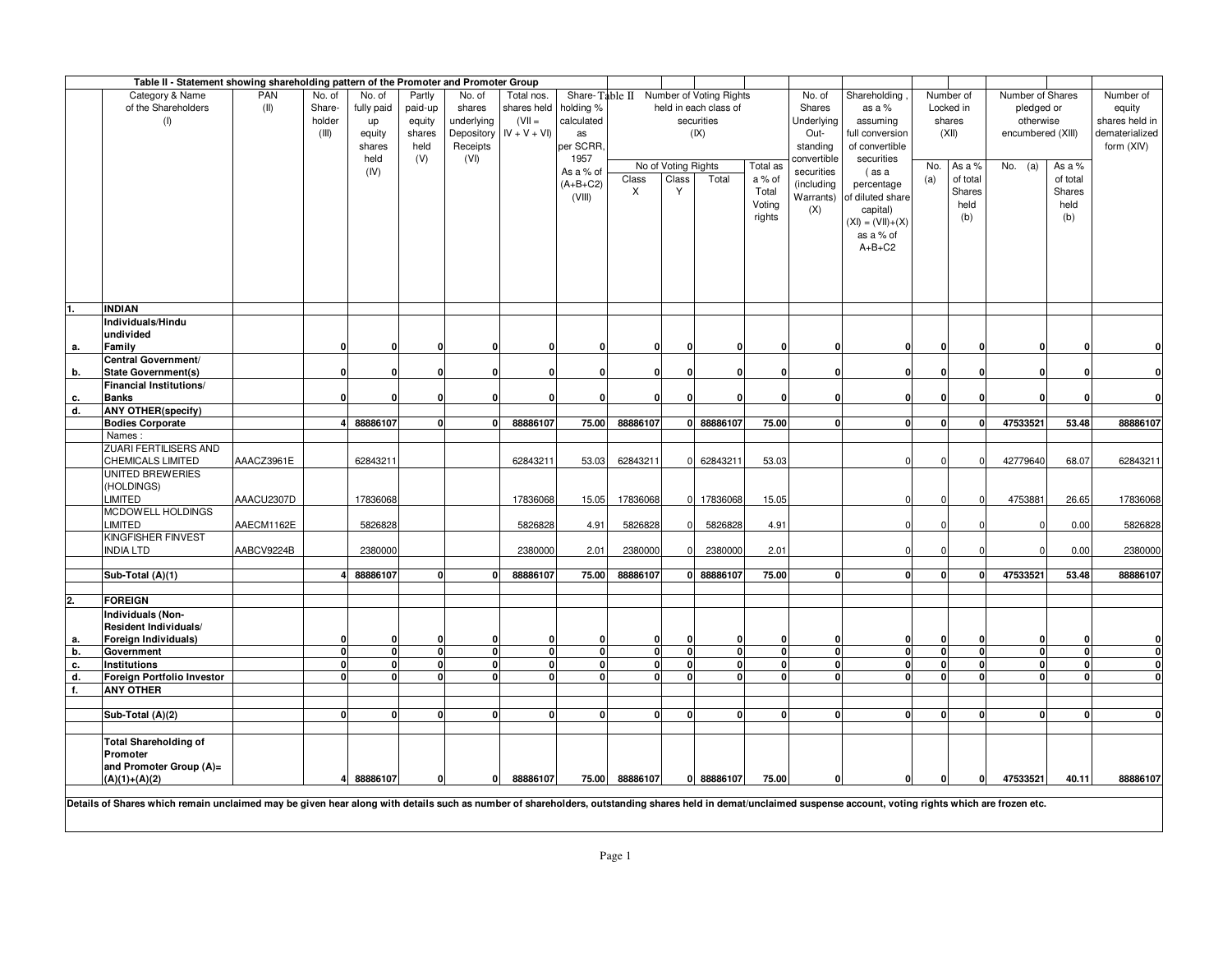# Table III

#### **Table III - Statement showing shareholding pattern of the Public shareholder**

|    |                                |      |              | rable in - Statement Showing Shareholding pattern or the Fubile Shareholder |          |              |               |            |          |              |                         |          |              |                |          |           |                   |           |                |
|----|--------------------------------|------|--------------|-----------------------------------------------------------------------------|----------|--------------|---------------|------------|----------|--------------|-------------------------|----------|--------------|----------------|----------|-----------|-------------------|-----------|----------------|
|    | Category & Name                | PAN  | Nos. of      | No. of                                                                      | Partly   | No. of       | Total nos.    | Share-     |          |              | Number of Voting Rights |          | No. of       | Total Share-   |          | Number of | Number of Shares  |           | Number of      |
|    | of the Shareholders            | (II) | Share-       | fully paid up                                                               | paid-up  | shares       | shares held   | holding %  |          |              | held in each class of   |          | Shares       | holding        |          | Locked in | pledged or        |           | equity         |
|    | (1)                            |      | holder       | equity shares                                                               | equity   | underly-     | $(VII =$      | calculated |          |              | securities              |          | Underlying   | as a $%$       |          | shares    | otherwise         |           | shares held in |
|    |                                |      | (III)        | held                                                                        | shares   | ing          | $IV + V + VI$ | as         |          |              | ( X )                   |          | Out standing | assuming       |          | (XII)     | encumbered (XIII) |           | dematerialized |
|    |                                |      |              | (IV)                                                                        | held     | Deposito     |               | per        |          |              | No of Voting Rights     | Total as | convertible  | full           |          | As a %    | No.               | As a %    | form (XIV)     |
|    |                                |      |              |                                                                             | (V)      | ry           |               | SCRR.      | Class    | Class        | Total                   | a % of   | securities   | conversion     | No.(a)   | of total  | (Not              | of total  |                |
|    |                                |      |              |                                                                             |          |              |               | 1957       | X        | Y            |                         | Total    |              |                |          | Shares    | applicable)       | Shares    |                |
|    |                                |      |              |                                                                             |          | Receipts     |               |            |          |              |                         |          | (including   | of convertible |          |           |                   |           |                |
|    |                                |      |              |                                                                             |          | (VI)         |               | As a % of  |          |              |                         | Voting   | Warrants)    | securities     |          | held (b)  | (a)               | held      |                |
|    |                                |      |              |                                                                             |          |              |               | $(A+B+C2)$ |          |              |                         | rights   | (X)          | (as a          |          |           |                   | (Not      |                |
|    |                                |      |              |                                                                             |          |              |               | (VIII)     |          |              |                         |          |              | percentage     |          |           |                   | applicab  |                |
|    |                                |      |              |                                                                             |          |              |               |            |          |              |                         |          |              | of diluted     |          |           |                   | $le)$ (b) |                |
|    |                                |      |              |                                                                             |          |              |               |            |          |              |                         |          |              | share          |          |           |                   |           |                |
|    |                                |      |              |                                                                             |          |              |               |            |          |              |                         |          |              | capital)       |          |           |                   |           |                |
|    |                                |      |              |                                                                             |          |              |               |            |          |              |                         |          |              | (XI)           |          |           |                   |           |                |
|    |                                |      |              |                                                                             |          |              |               |            |          |              |                         |          |              |                |          |           |                   |           |                |
| 1. | <b>INSTITUTIONS</b>            |      |              |                                                                             |          |              |               |            |          |              |                         |          |              |                |          |           |                   |           |                |
| а. | <b>Mutual Funds/</b>           |      | 6            | 129375                                                                      | 0        | $\mathbf{0}$ | 129375        | 0.11       | 129375   | $\mathbf{0}$ | 129375                  | 0.11     | $\mathbf{0}$ | $\mathbf{0}$   | $\Omega$ | 0         | <b>NA</b>         |           | 10000          |
|    | b. Venture Capital Funds       |      | $\Omega$     |                                                                             | $\Omega$ | $\Omega$     | $\Omega$      | 0.00       | $\Omega$ | $\Omega$     |                         | 0.00     | $\mathbf{0}$ | $\mathbf{0}$   |          | $\Omega$  | <b>NA</b>         |           | $\mathbf{0}$   |
|    |                                |      |              |                                                                             |          |              |               |            |          |              |                         |          |              |                |          |           |                   |           |                |
|    | c. Alternate Investment Funds  |      | $\mathbf 0$  | O                                                                           | O        | O            | $\Omega$      | 0.00       | 0        | O            |                         | 0.00     | 0            | $\mathbf 0$    |          | O         | <b>NA</b>         |           | $\mathbf{0}$   |
|    | <b>Foreign Venture</b>         |      |              |                                                                             |          |              |               |            |          |              |                         |          |              |                |          |           |                   |           |                |
|    | d. Capital Investors           |      | $\Omega$     | $\mathbf{0}$                                                                | n        | $\Omega$     | $\Omega$      | 0.00       | $\Omega$ | $\Omega$     | $\Omega$                | 0.00     | $\Omega$     | $\mathbf{0}$   |          |           | <b>NA</b>         |           | $\mathbf{0}$   |
|    | Foreign Portfolio              |      |              |                                                                             |          |              |               |            |          |              |                         |          |              |                |          |           |                   |           |                |
|    | e. Investors                   |      | n            | $\mathbf{0}$                                                                | O        | n            | $\Omega$      | 0.00       | $\Omega$ | $\mathbf{0}$ | 0                       | 0.00     | $\Omega$     | $\mathbf{0}$   |          |           | <b>NA</b>         |           | $\mathbf{0}$   |
|    | <b>Financial Institutions/</b> |      |              |                                                                             |          |              |               |            |          |              |                         |          |              |                |          |           |                   |           |                |
| f. | <b>Banks</b>                   |      | 311          | 354356                                                                      | o        | O            | 354356        | 0.30       | 354356   |              | 354356                  | 0.30     | O            | 0              |          |           | <b>NA</b>         |           | 6450           |
|    | g. Insurance Companies         |      | 5            | 5090                                                                        | $\Omega$ | $\Omega$     | 5090          | 0.00       | 5090     | <sup>0</sup> | 5090                    | 0.00     | $\mathbf{0}$ | $\mathbf 0$    |          | $\Omega$  | <b>NA</b>         |           | $\mathbf{0}$   |
|    | Provident Funds/               |      |              |                                                                             |          |              |               |            |          |              |                         |          |              |                |          |           |                   |           |                |
|    | h. Pension Funds               |      | n            | ſ                                                                           | n        | n            | 0             | 0.00       | O        | n            | n                       | 0.00     | O            | 0              |          |           | <b>NA</b>         |           | $\mathbf{0}$   |
| i. | <b>ANY OTHER(specify)</b>      |      |              |                                                                             |          |              |               |            |          |              |                         |          |              |                |          |           |                   |           |                |
|    | <b>CENTRAL GOVERNMENT/</b>     |      |              |                                                                             |          |              |               |            |          |              |                         |          |              |                |          |           |                   |           |                |
|    | <b>STATE GOVERNMENT(S)</b>     |      | 11           | 1053050                                                                     | n        | ŋ            | 1053050       | 0.89       | 1053050  | O            | 1053050                 | 0.89     | $\Omega$     | $\mathbf{0}$   |          |           | <b>NA</b>         |           | 1050000        |
|    | <b>FOREIGN INSTITUTIONAL</b>   |      |              |                                                                             |          |              |               |            |          |              |                         |          |              |                |          |           |                   |           |                |
|    | <b>INVESTORS</b>               |      | 2            | 1099821                                                                     | n        | O            | 1099821       | 0.93       | 1099821  | O            | 1099821                 | 0.93     | 0            | 0              |          |           | <b>NA</b>         |           | 1099821        |
| j. | <b>Market Maker</b>            |      |              |                                                                             | $\Omega$ | $\Omega$     | n             | 0.00       | n        | O            |                         | 0.00     | $\mathbf{0}$ | $\mathbf 0$    |          |           | <b>NA</b>         |           | $\mathbf{0}$   |
|    |                                |      |              |                                                                             |          |              |               |            |          |              |                         |          |              |                |          |           |                   |           |                |
|    | Sub-Total (B)(1)               |      | 335          | 2641692                                                                     |          | 0            | 2641692       | 2.23       | 2641692  | $\Omega$     | 2641692                 | 2.23     | $\mathbf{0}$ | $\mathbf{0}$   |          | $\Omega$  |                   |           | 2166271        |
|    |                                |      |              |                                                                             |          |              |               |            |          |              |                         |          |              |                |          |           |                   |           |                |
|    | Central Government/            |      |              |                                                                             |          |              |               |            |          |              |                         |          |              |                |          |           |                   |           |                |
|    | State Government(s)/           |      |              |                                                                             |          |              |               |            |          |              |                         |          |              |                |          |           |                   |           |                |
|    |                                |      |              |                                                                             |          |              |               |            |          |              |                         |          |              |                |          |           |                   |           |                |
| 2. | President of India             |      |              |                                                                             |          |              |               |            |          |              |                         |          |              |                |          |           |                   |           |                |
|    |                                |      |              |                                                                             |          |              |               |            |          |              |                         |          |              |                |          |           |                   |           |                |
|    | Sub-Total (B)(2)               |      | <sup>n</sup> |                                                                             | n        | $\Omega$     | n             | 0.00       | n        | n            | n                       | 0.00     | 0            | $\mathbf{0}$   |          |           |                   |           |                |
|    |                                |      |              |                                                                             |          |              |               |            |          |              |                         |          |              |                |          |           |                   |           |                |
|    | <b>NON-INSTITUTIONS</b>        |      |              |                                                                             |          |              |               |            |          |              |                         |          |              |                |          |           |                   |           |                |
| а. | <b>INDIVIDUALS -</b>           |      |              |                                                                             |          |              |               |            |          |              |                         |          |              |                |          |           |                   |           |                |
|    |                                |      |              |                                                                             |          |              |               |            |          |              |                         |          |              |                |          |           |                   |           |                |
|    | I. Individual shareholders     |      |              |                                                                             |          |              |               |            |          |              |                         |          |              |                |          |           |                   |           |                |
|    | holding nominal share capital  |      |              |                                                                             |          |              |               |            |          |              |                         |          |              |                |          |           |                   |           |                |
|    | up to Rs. 2 lakhs.             |      | 55820        | 15232406                                                                    | O        | $\Omega$     | 15232406      | 12.85      | 15232406 | $\mathbf{0}$ | 15232406                | 12.85    | $\Omega$     | $\mathbf{0}$   | 0        | $\Omega$  | <b>NA</b>         |           | 10530289       |
|    |                                |      |              |                                                                             |          |              |               |            |          |              |                         |          |              |                |          |           |                   |           |                |
|    | II. Individual shareholders    |      |              |                                                                             |          |              |               |            |          |              |                         |          |              |                |          |           |                   |           |                |
|    | holding nominal share capital  |      |              |                                                                             |          |              |               |            |          |              |                         |          |              |                |          |           |                   |           |                |
|    | in excess of Rs. 2 lakhs.      |      | 27           | 1908658                                                                     | $\Omega$ | 0            | 1908658       | 1.61       | 1908658  | $\Omega$     | 1908658                 | 1.61     | n            | $\mathbf 0$    | 0        | 0         | ΝA                |           | 1327461        |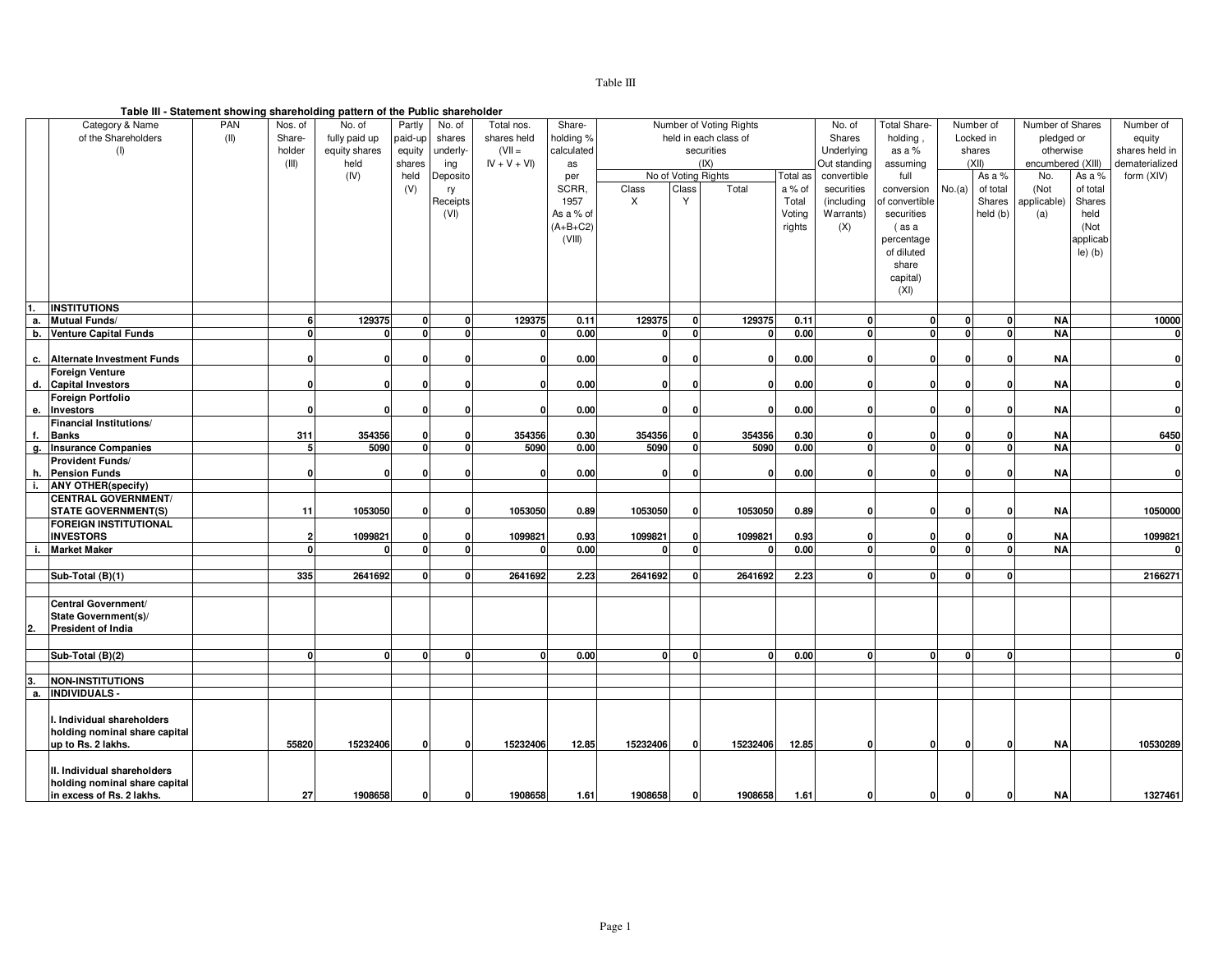|    | <b>NBFCs registered</b>                                                                            |            |       |          |  |          |       |           |   |          |       |  |    |           |          |
|----|----------------------------------------------------------------------------------------------------|------------|-------|----------|--|----------|-------|-----------|---|----------|-------|--|----|-----------|----------|
| b. | with RBI                                                                                           |            |       |          |  |          | 0.00  |           |   |          | 0.00  |  |    | <b>NA</b> |          |
| с. | <b>Employee Trusts</b>                                                                             |            |       |          |  |          | 0.00  |           |   |          | 0.00  |  |    | <b>NA</b> |          |
|    | <b>Overseas Depositories</b><br>(holding DRs)                                                      |            |       |          |  |          |       |           |   |          |       |  |    |           |          |
| d. | (balancing figure)                                                                                 |            |       |          |  |          | 0.00  |           |   |          | 0.00  |  |    | <b>NA</b> |          |
|    | e. ANY OTHER                                                                                       |            |       |          |  |          |       |           |   |          |       |  |    |           |          |
|    | <b>BODIES CORPORATE</b>                                                                            |            | 522   | 9109832  |  | 9109832  | 7.69  | 9109832   |   | 9109832  | 7.69  |  |    | <b>NA</b> | 8995917  |
|    | Names:                                                                                             |            |       |          |  |          |       |           |   |          |       |  |    |           |          |
|    | RELIANCE CAPITAL LIMITED                                                                           | AAACR5054J |       | 5885000  |  | 5885000  | 4.97  | 5885000   |   | 5885000  | 4.97  |  |    | <b>NA</b> | 5885000  |
|    | <b>CLEARING MEMBERS</b>                                                                            |            | 37    | 25214    |  | 25214    | 0.02  | 25214     |   | 25214    | 0.02  |  |    | <b>NA</b> | 25214    |
|    | <b>FOREIGN NATIONALS</b>                                                                           |            |       | 20       |  | 20       | 0.00  | <b>20</b> |   | 20       | 0.00  |  |    | <b>NA</b> |          |
|    | HINDU UNDIVIDED FAMILIES                                                                           |            | 518   | 448053   |  | 448053   | 0.38  | 448053    |   | 448053   | 0.38  |  |    | <b>NA</b> | 448053   |
|    | <b>NON RESIDENT INDIANS</b>                                                                        |            | 237   | 256980   |  | 256980   | 0.22  | 256980    |   | 256980   | 0.22  |  |    | <b>NA</b> | 251345   |
|    | <b>OTHERS</b>                                                                                      |            | 11    | 2150     |  | 2150     | 0.00  | 2150      |   | 2150     | 0.00  |  |    | <b>NA</b> |          |
|    | <b>TRUSTS</b>                                                                                      |            |       | 4038     |  | 4038     | 0.00  | 4038      |   | 4038     | 0.00  |  |    | <b>NA</b> | 4038     |
|    |                                                                                                    |            |       |          |  |          |       |           |   |          |       |  |    |           |          |
|    | Sub-Total (B)(3)                                                                                   |            | 57179 | 26987351 |  | 26987351 | 22.77 | 26987351  |   | 26987351 | 22.77 |  |    |           | 21582317 |
|    |                                                                                                    |            |       |          |  |          |       |           |   |          |       |  |    |           |          |
|    | <b>Total Public Shareholding</b>                                                                   |            |       |          |  |          |       |           |   |          |       |  |    |           |          |
|    | $(B) = (B)(1)+(B)(2)+(B)(3)$                                                                       |            | 57514 | 29629043 |  | 29629043 | 25.00 | 29629043  | n | 29629043 | 25.00 |  | ΩI |           | 23748588 |
|    |                                                                                                    |            |       |          |  |          |       |           |   |          |       |  |    |           |          |
|    | Detaile of the choushelders esting as noveme in Consent including their Choushelding (No. and 0/); |            |       |          |  |          |       |           |   |          |       |  |    |           |          |

**Details of the shareholders acting as persons in Concert including their Shareholding (No. and %):**

**Details of Shares which remain unclaimed may be given hear along with details such as number of shareholders, outstanding shares held in demat/unclaimed suspense account, voting rights which are frozen etc. NIL**